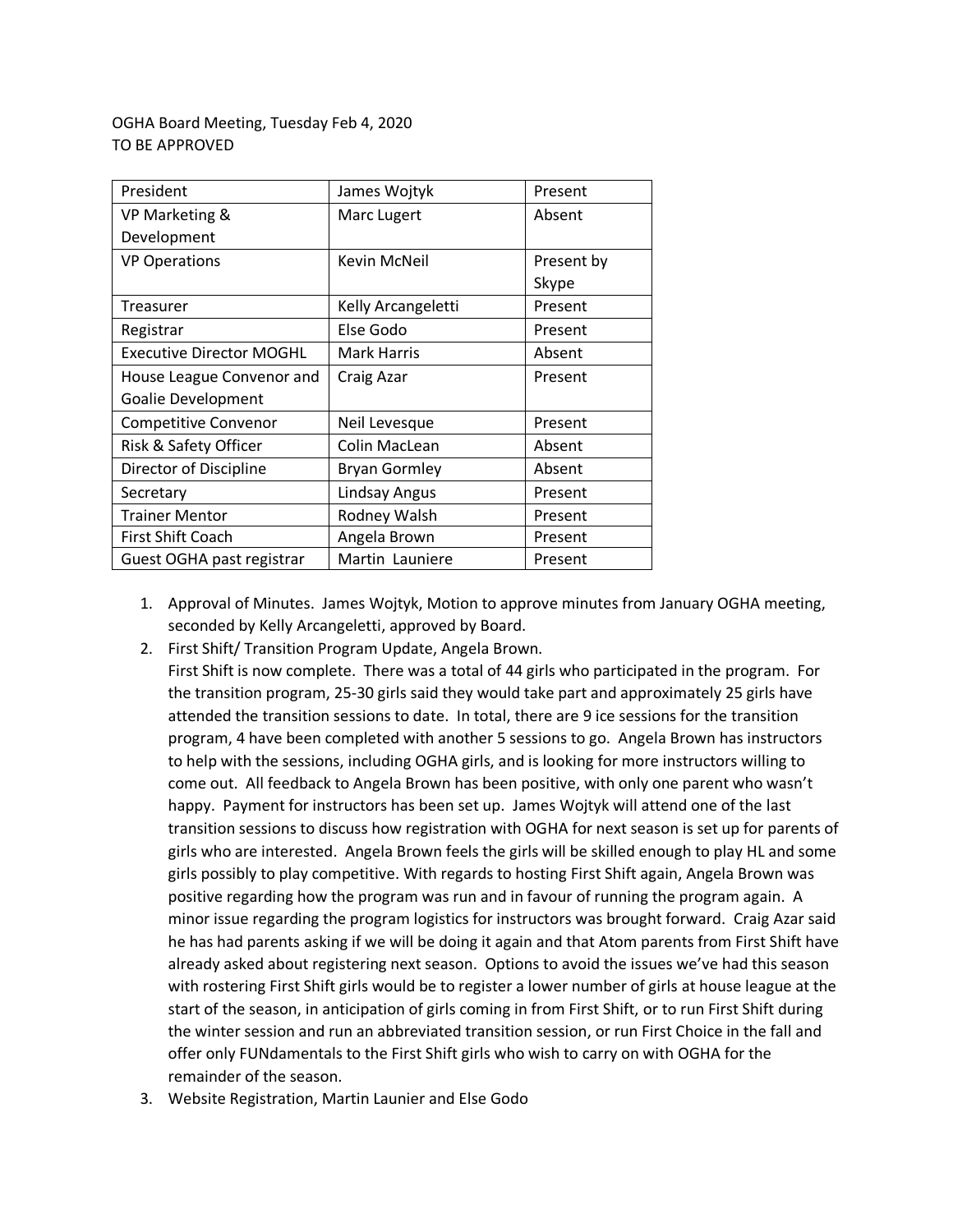It was proposed by Else Good to move to IVRnet for registration and payment, to eliminate some of the duplication of data inputting that the registrar is currently experiencing. Martin Launiere supplied a list of pros and cons based on his past experience as OGHA registrar.

4. Trainer Mentor, Rodney Walsch

A brief update on the Trainer Mentor program was given to the board. The OGHA website has been updated with trainer information, trainers have been requested to submit injury reports and while concussions are being reported, reporting is less so for other injuries. OGHA has now provided enough information to trainers to make them aware of the process and what is needed. Trainer Certification: there is concern among trainers regarding the levels that OGHA is requiring and Rodney Walsch suggested that the cost and availability of the training we are requiring is greater in comparison to other associations. It was suggested that OGHA follow the Hockey Canada regulations. Further discussion centered around what trainer would best benefit the girls at each level of play. It was recommended that levels Bantam AA, Midget A, AA and Intermediate trainers and back up trainers be required to hold Trainer Level 3. Rodney Walsch was given the go-ahead to start setting up a Trainer Level 3 course for OGHA trainers, to take place this spring. Mention of the OGHA Trainer Level 3 course to be included in the next Prez Communique. Should space be available, the course could also be opened up for other girls hockey associations. James, Motion: OGHA will enforce that trainers at house league hold Trainer Level 1, that trainers at all competitive levels to hold at least Trainer Level 2, and that trainers at Bantam competitive AA Midget A, AA and Intermediate will have Trainer Level 3, and back up trainers will hold the same trainer training. Seconded by Kelly Arcangeletti and approved unanimously.

- 5. 1.2.2 of the Rules and Regulations posted on the OGHA website to be updated with Motions voted on at last meeting.
- 6. James Wojtyk, Motion: We pay the non parent coaches at the Bantam and Intermediate levels Lady 67s AA coaches \$6K for the 2020-2021 season, seconded by Kevin McNeil and approved.
- 7. Tryout fees: Motion: To set competitive tryout fees as \$225 at AA for PW, Bantam, Midget and Intermediate. Tabled until the budget for tryouts is presented at the next board meeting.
- 8. A motion was tabled regarding the particular circumstances of a player.
- 9. House League fees for next season: Registration fees for HL and Competitive and Intermediate to be determined following analysis and presentation at the next board meeting to take place in March.
- 10. DS tournament updates: DS Tournament registration is going well.
- 11. The Coaching Selection Process was discussed.
- 12. Update on Recategorization at Bantam: First OGHA Bantam B team will only get to play in playdowns, not in the playoffs because of recategorization at the start of the season.
- 13. Peak Academy AA application: James Wojtyk is reporting back from the Presidents council meeting where the decision was made to deny this application.
- 14. Code of Conduct- will include that injuries must be reported, James Wojtyk will recommend that the Director of Discpline rewrite and submit to the board for approval.
- 15. Spring Development sessions. Suggested and to be organized by David Hutchison, for girls currently registered with OGHA, at house league or competitive, in Novice, Atom and Peewee and not playing on a Spring hockey team, for a total of 25 girls only. Vince Ippolito to run the